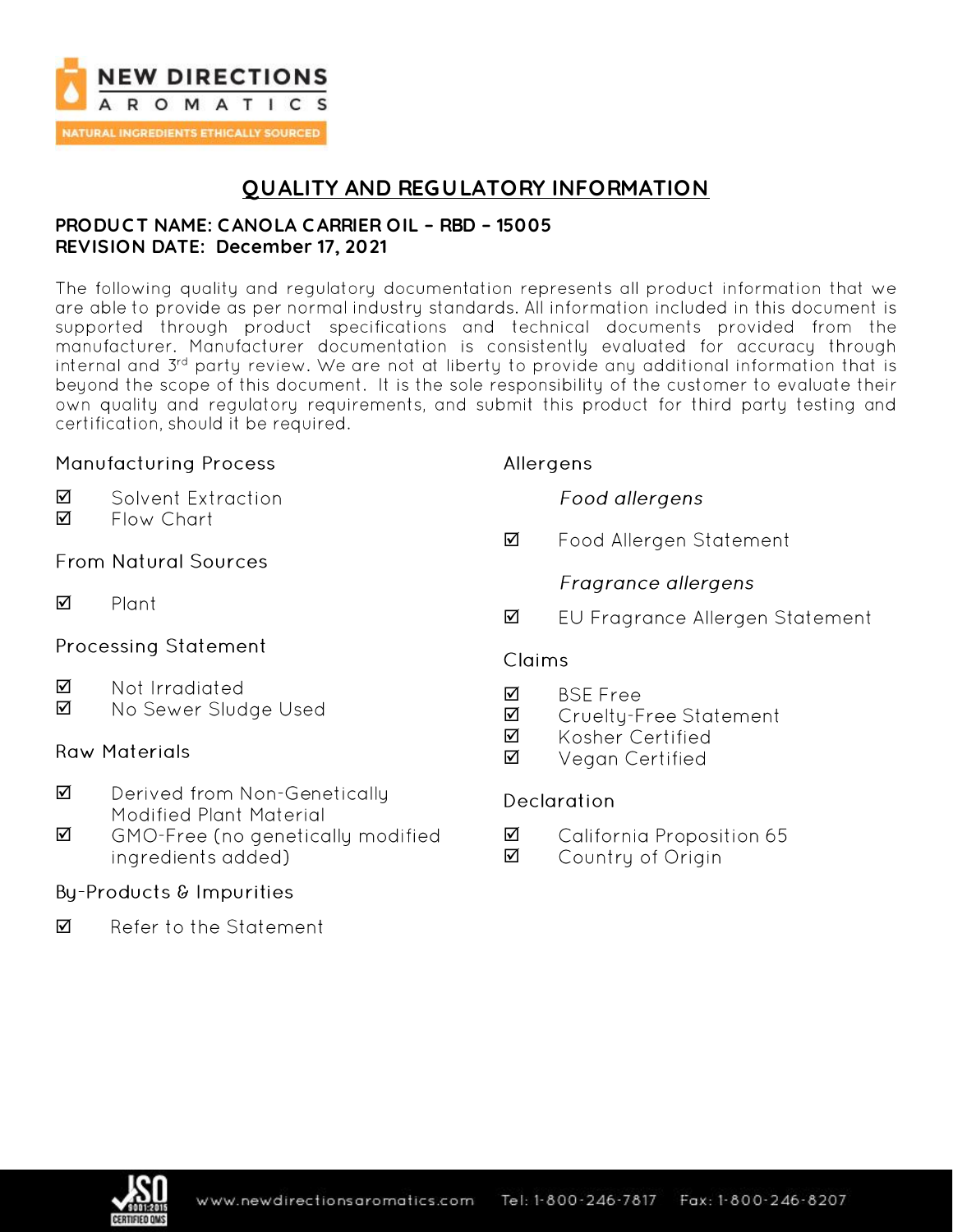

## **FLOW CHART**

## **PRODUCT NAME: CANOLA CARRIER OIL - RBD - 15005**



#### Disclaimer & Caution:

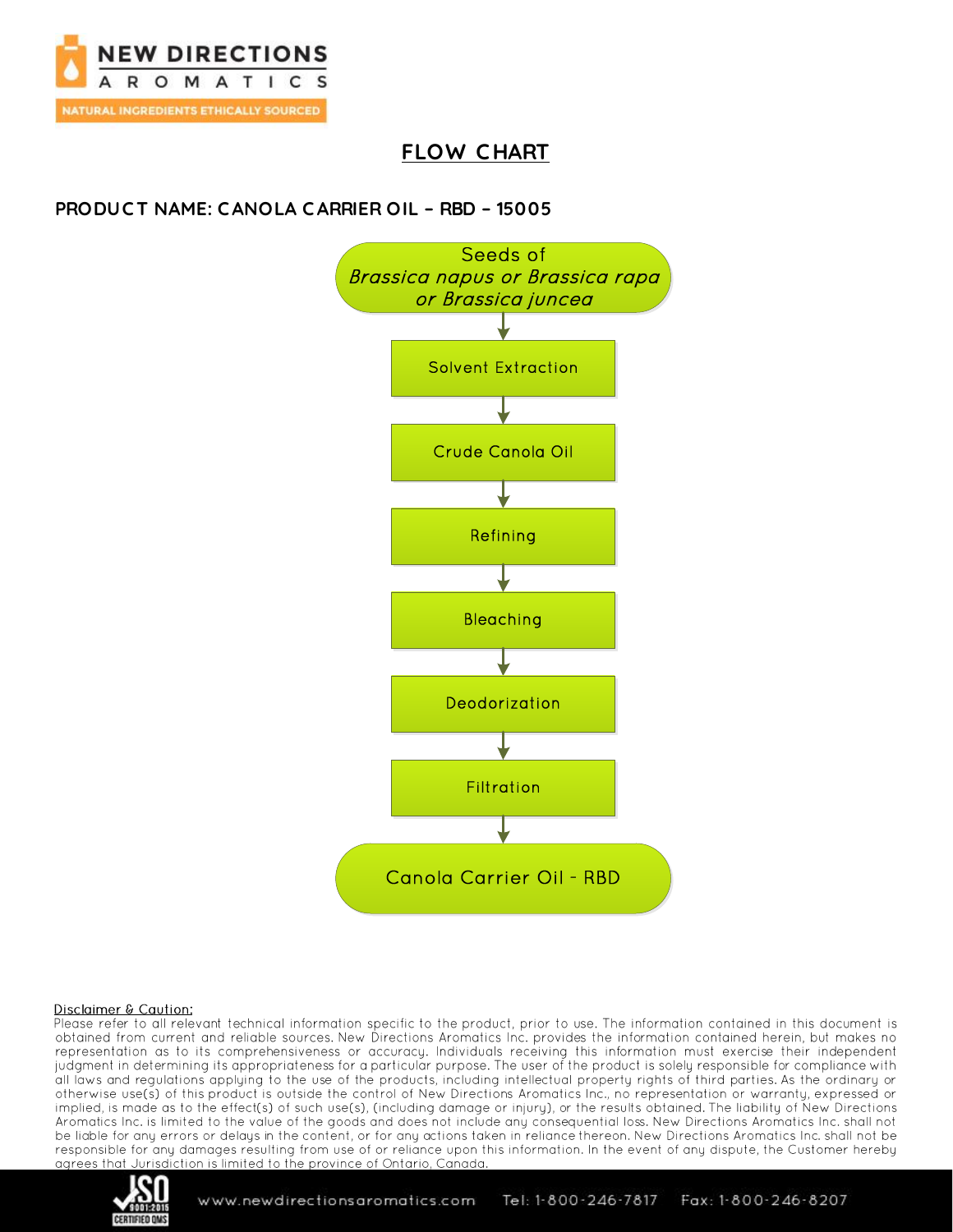

## **NON-IRRADIATION STATEMENT**

## PRODUCT NAME: CANOLA CARRIER OIL - RBD - 15005

We hereby declare that, to the best of our knowledge, this product has not been irradiated and does not contain any ingredient that has gone through any irradiation.

#### Disclaimer & Caution:

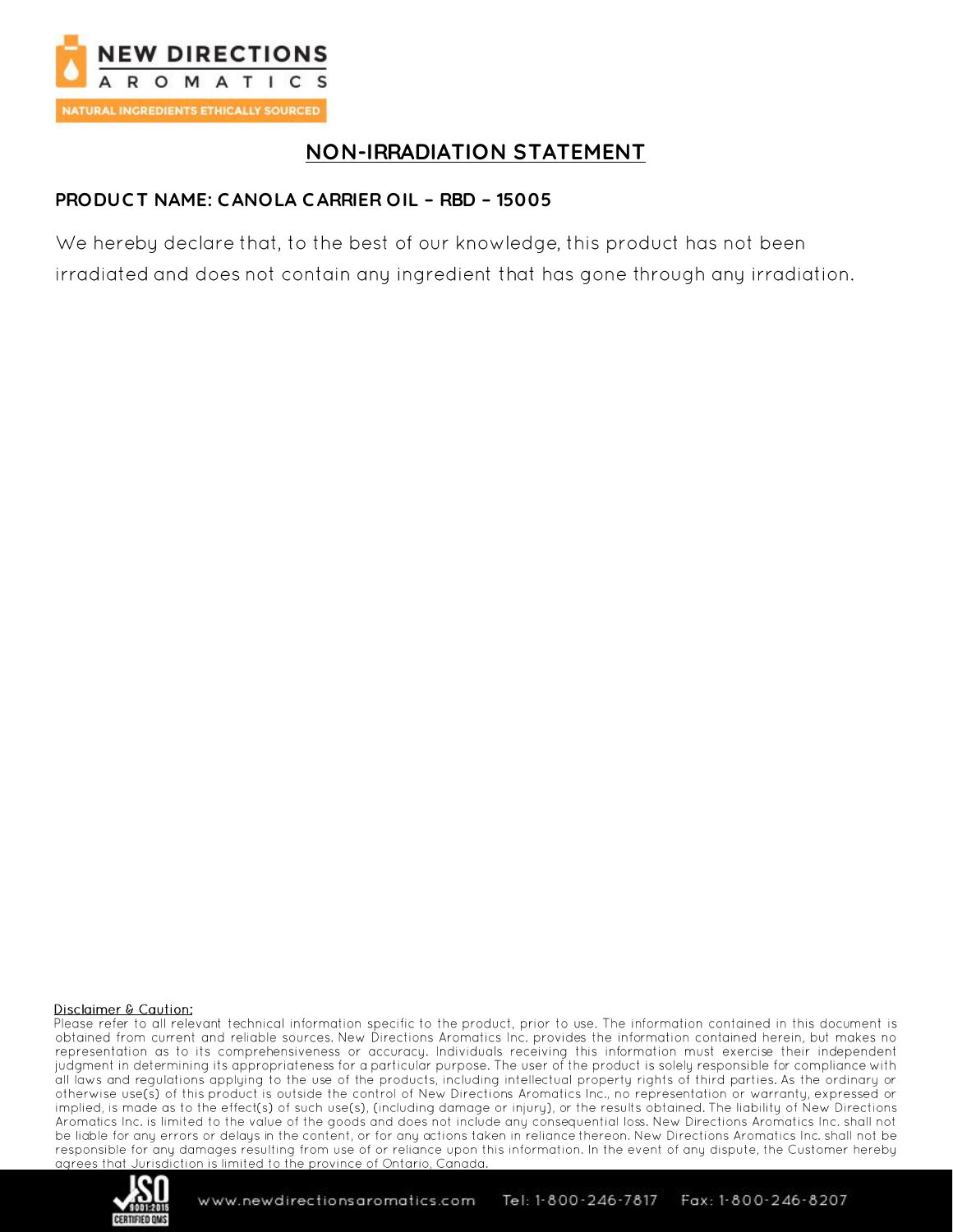

## **SEWER SLUDGE STATEMENT**

### PRODUCT NAME: CANOLA CARRIER OIL - RBD - 15005

We hereby declare that, to the best of our knowledge, this product has not been processed with sewer sludge.

#### Disclaimer & Caution:

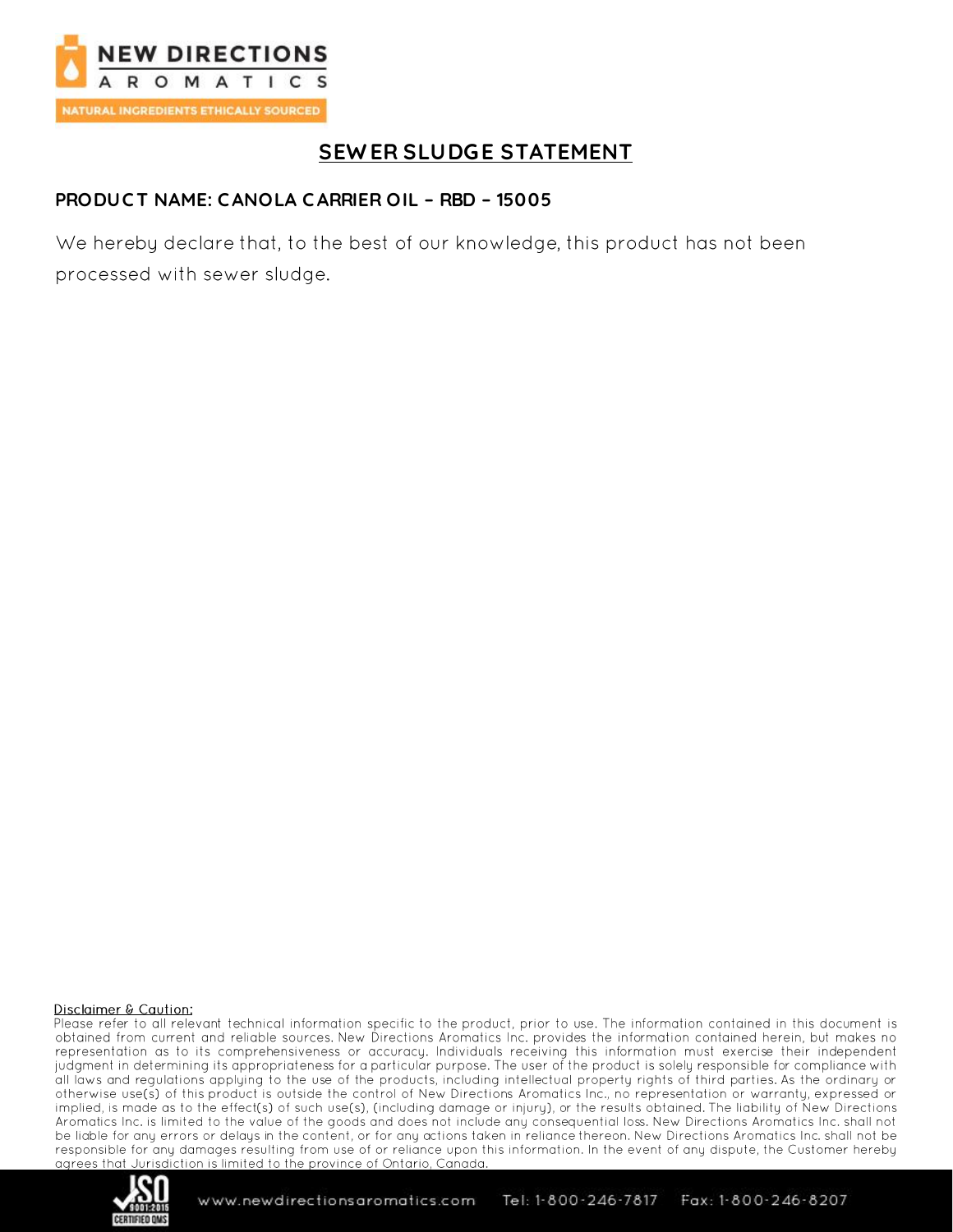

# **GMO STATEMENT**

## PRODUCT NAME: CANOLA CARRIER OIL - RBD - 15005

We hereby declare that, to the best of our knowledge, this product was not produced from or with GMO plant material.

#### Disclaimer & Caution:

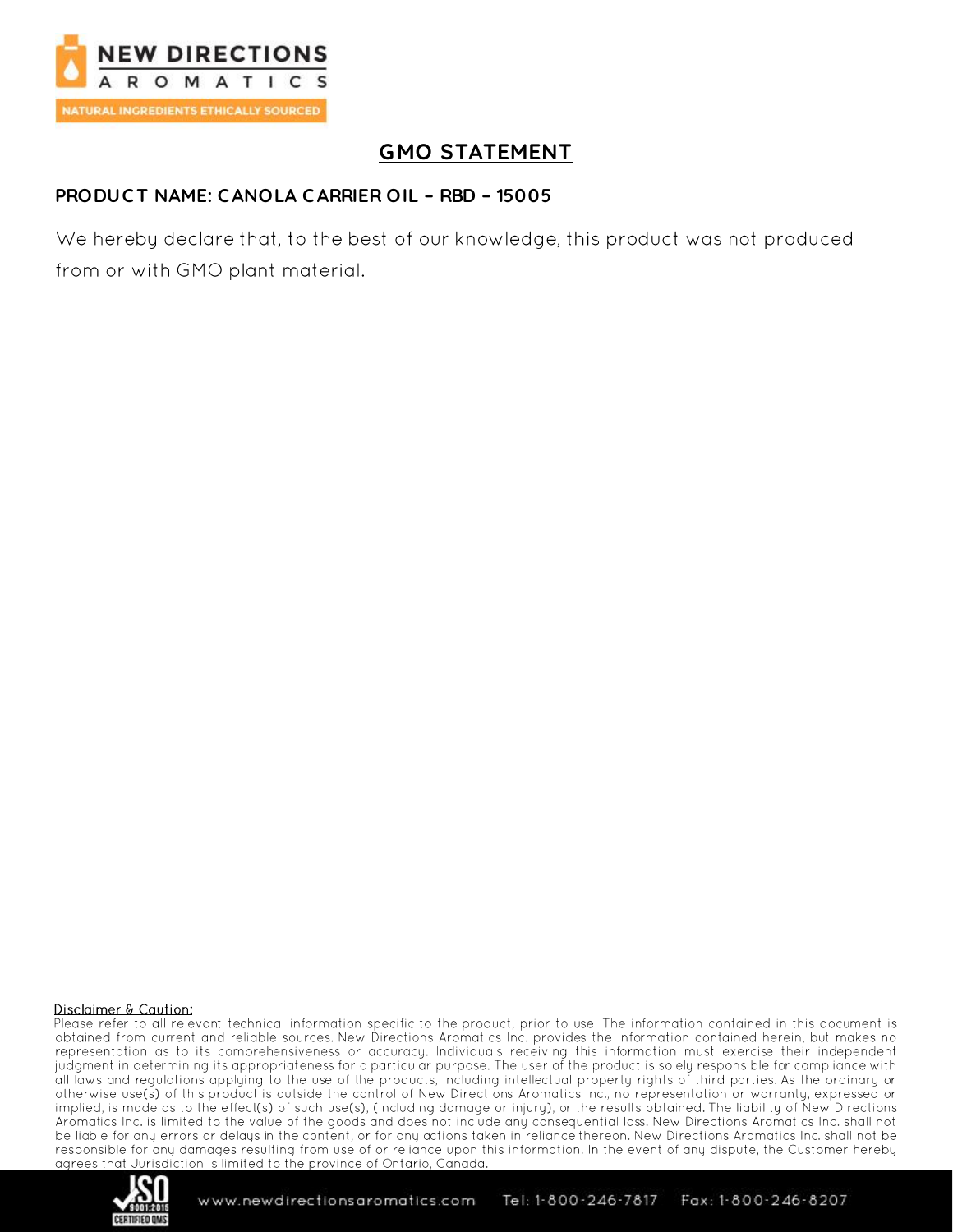

## **BY PRODUC TS & IMPURITIES STATEMENT**

### **PRODUC T NAME: C ANOLA CARRIER OIL – RBD – 15005**

We hereby declare that, to the best of our knowledge, based on processing information this product is not likely to contain any of the following substances:

- Parabens •
- Phthalates
- **Heavy Metals**
- Solvents and Residual Solvents •
- Pesticides and Residual Pesticides
- Mycotoxins
- •Microorganisms

#### Disclaimer & Caution:

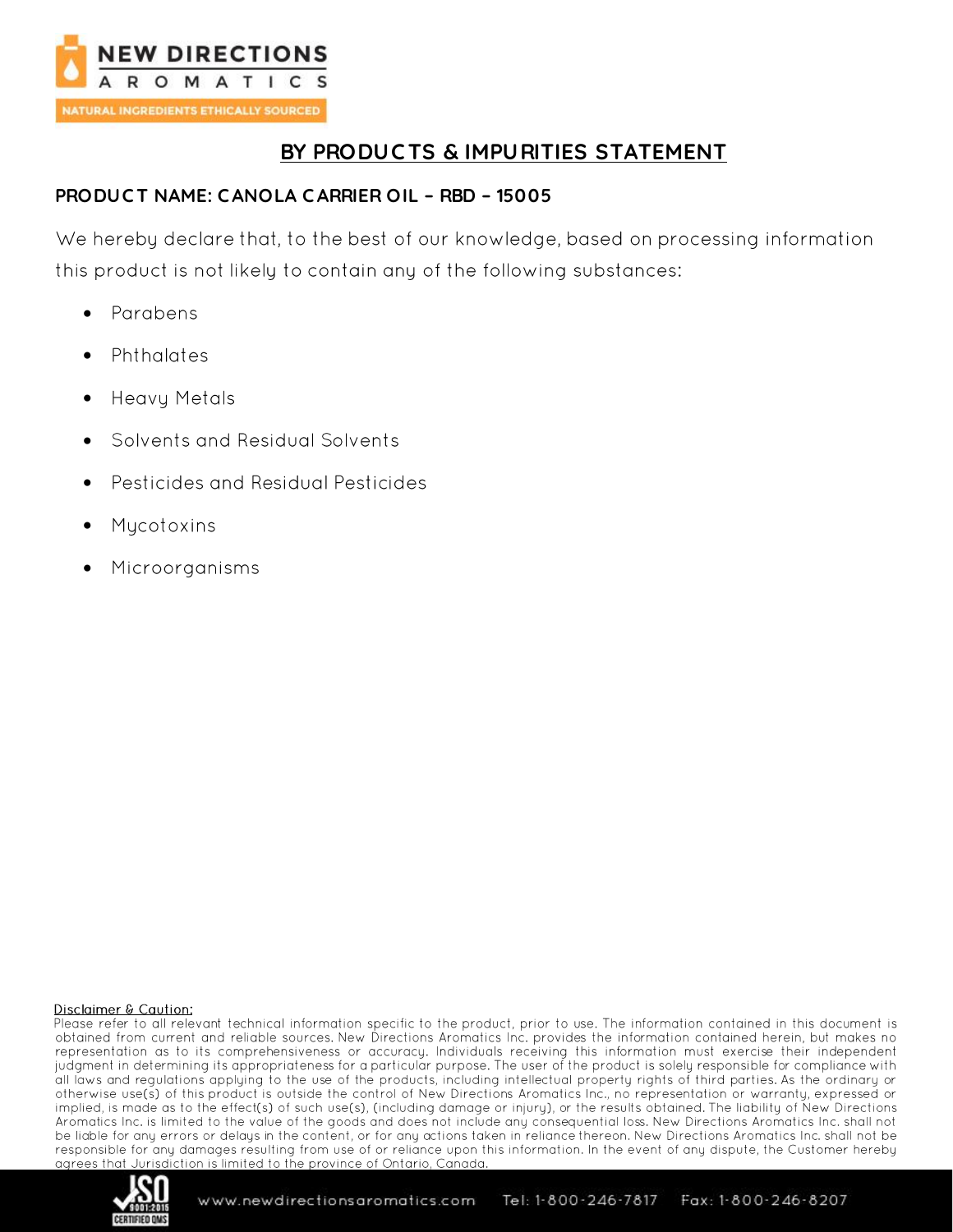

# **FOOD ALLERGEN INFORMATION**

## PRODUCT NAME: CANOLA CARRIER OIL - RBD - 15005

| Component                                               | Present in the product |
|---------------------------------------------------------|------------------------|
| Peanuts (and/or derivatives,) e.g., protein oil         | No                     |
| Tree Nuts (and/or derivatives)                          | No                     |
| Seeds (Mustard, Sesame) (and/or derivatives)            | No                     |
| Wheat, Barley, Rye, Oats, Spelt, Kamut or their hybrids | No                     |
| Gluten                                                  | No                     |
| Soybeans (and/or derivatives)                           | No                     |
| Dairy (including lactose) or Eggs                       | No                     |
| Fish or their products                                  | No                     |
| Shellfish or their products                             | No                     |
| Celery (and/or derivatives)                             | No                     |
| Lupin (and/or derivatives)                              | No                     |
| Sulphites (and derivatives) (added or $\geq$ 10 ppm)    | No                     |

#### Disclaimer & Caution:

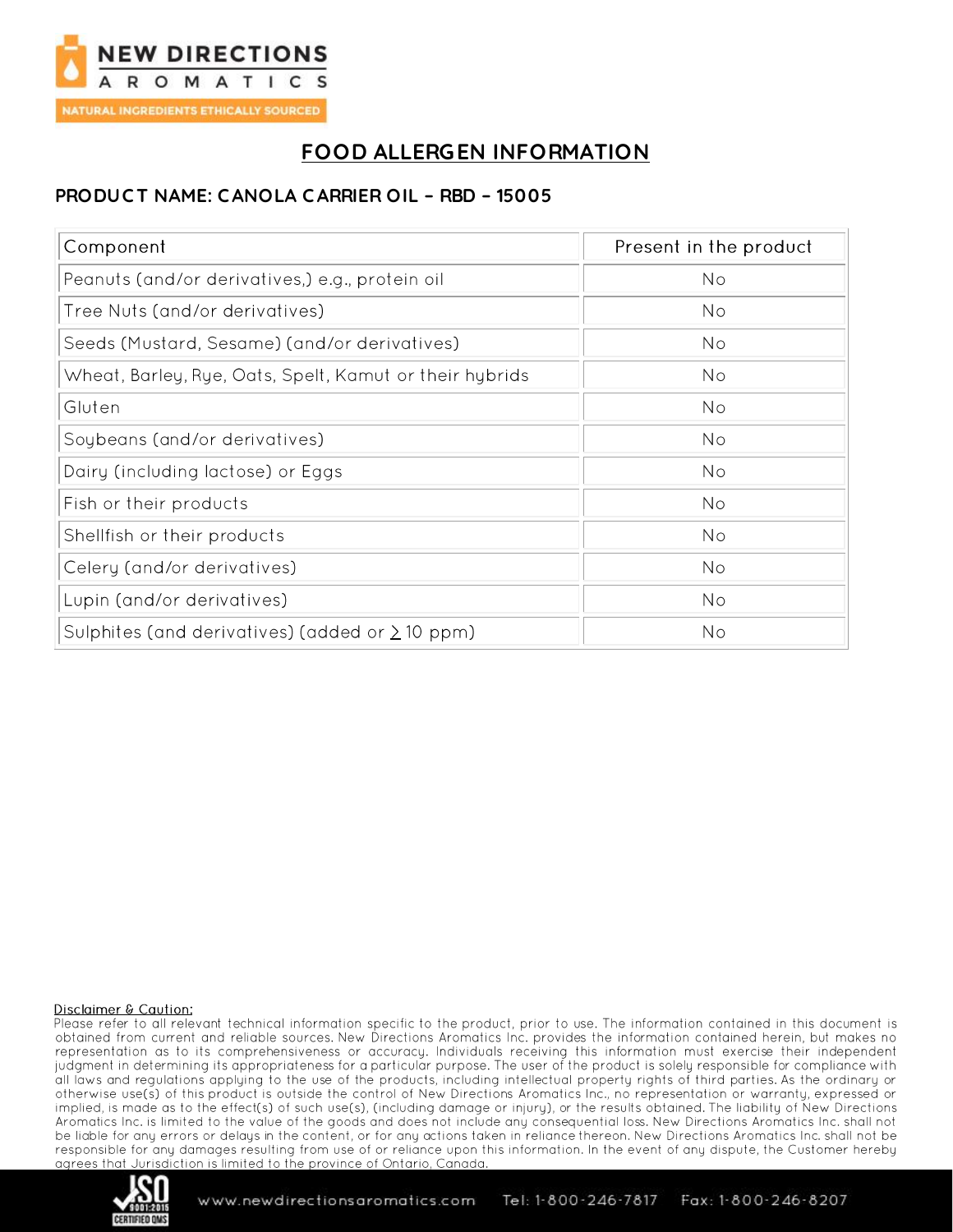

# EU FRAGRANCE ALLERGEN STATEMENT

## PRODUCT NAME: CANOLA CARRIER OIL - RBD - 15005

We hereby declare that, to the best of our knowledge, based on processing information and raw materials used, Fragrance Allergens listed in the EU Regulation 1223/2009 Annex III, NO 67-92 are not likely to be present.

#### Disclaimer & Caution:

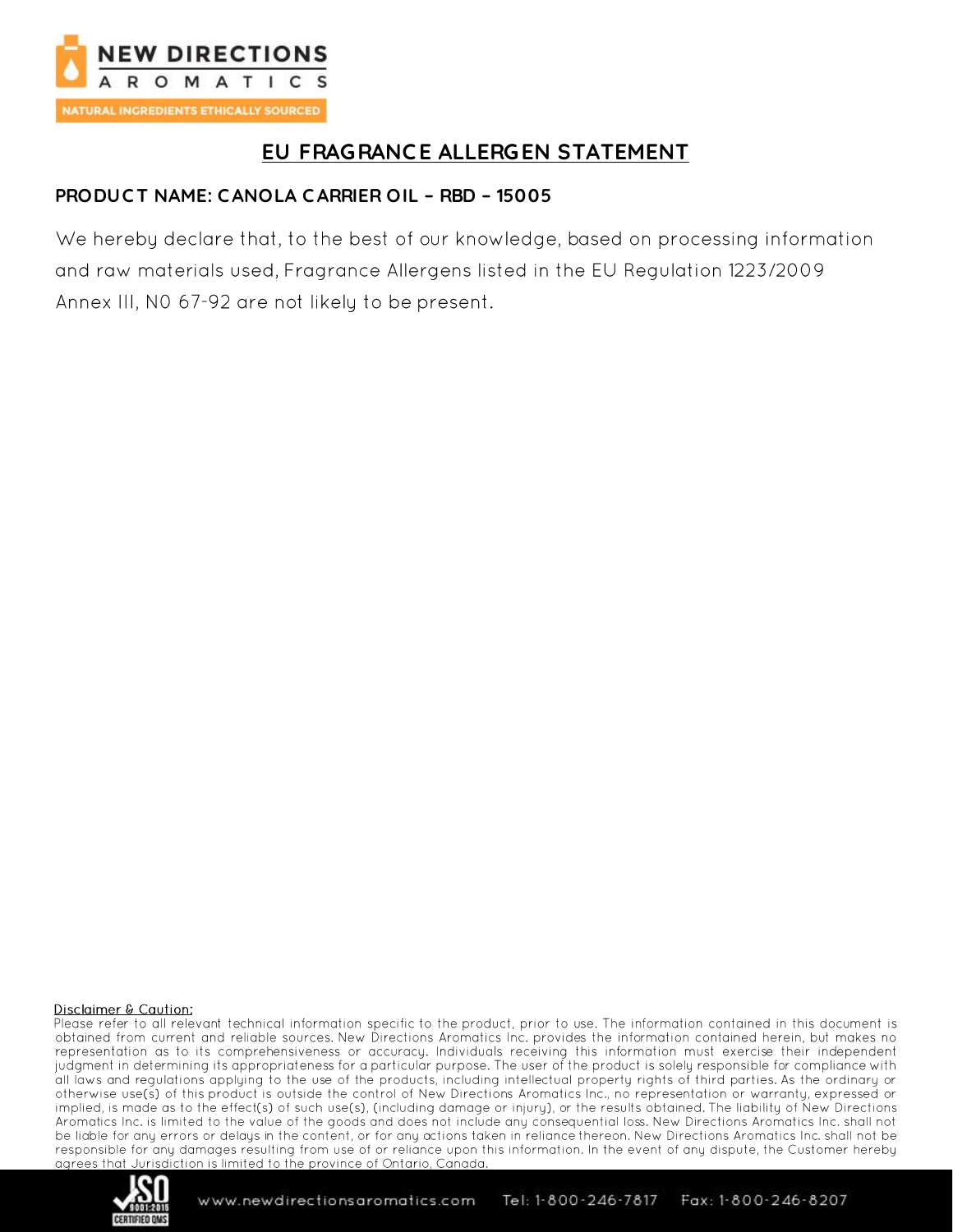

## **DEC LARATION OF BOVINE/TRANSFERABLE SPONGIFORM ENC EPHALOPATHY (BSE/TSE)**

### **PRODUC T NAME: C ANOLA CARRIER OIL – RBD – 15005**

We hereby declare that, to the best of our knowledge. this product was not made with,

nor contains, any animal material or derivatives, and is free of BSE/TSE.

#### Disclaimer & Caution:

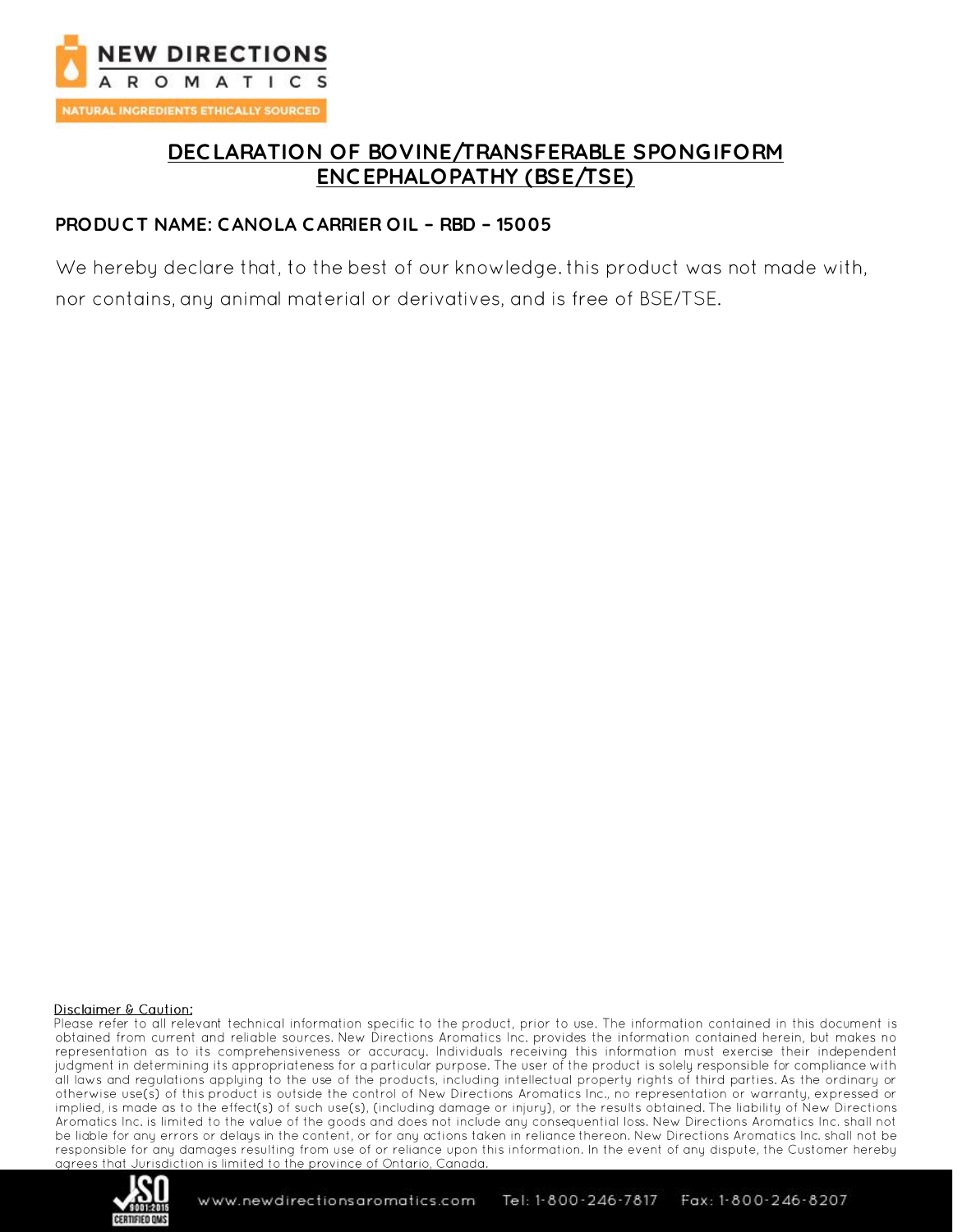

# **CRUELTY-FREE STATEMENT**

### PRODUCT NAME: CANOLA CARRIER OIL - RBD - 15005

We hereby declare that, to the best of our knowledge, this product has not been tested on animals.

#### Disclaimer & Caution:

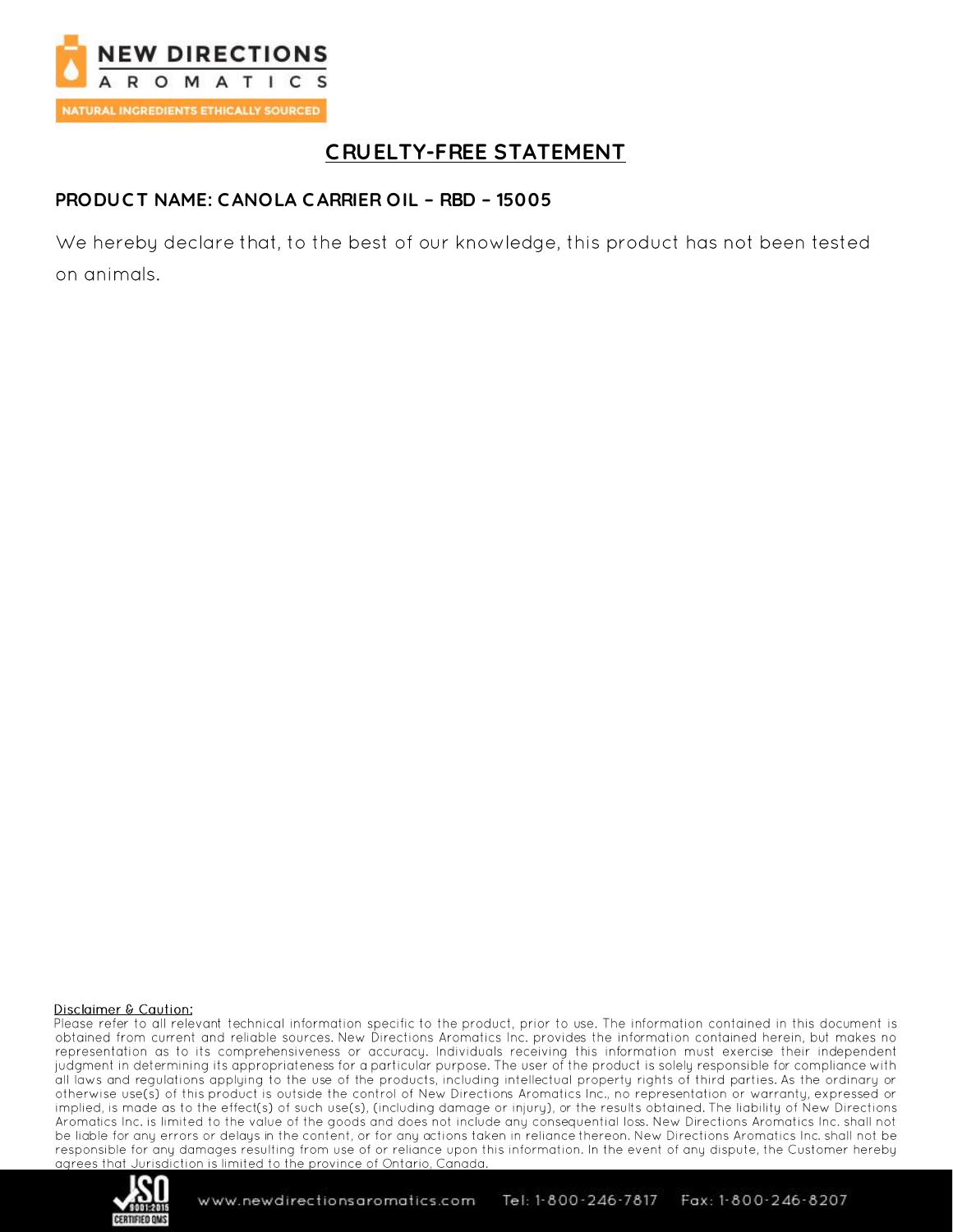

## **KOSHER STATEMENT**

### PRODUCT NAME: CANOLA CARRIER OIL - RBD - 15005

We hereby confirm that this product has been certified to Kosher standards.

#### Disclaimer & Caution:

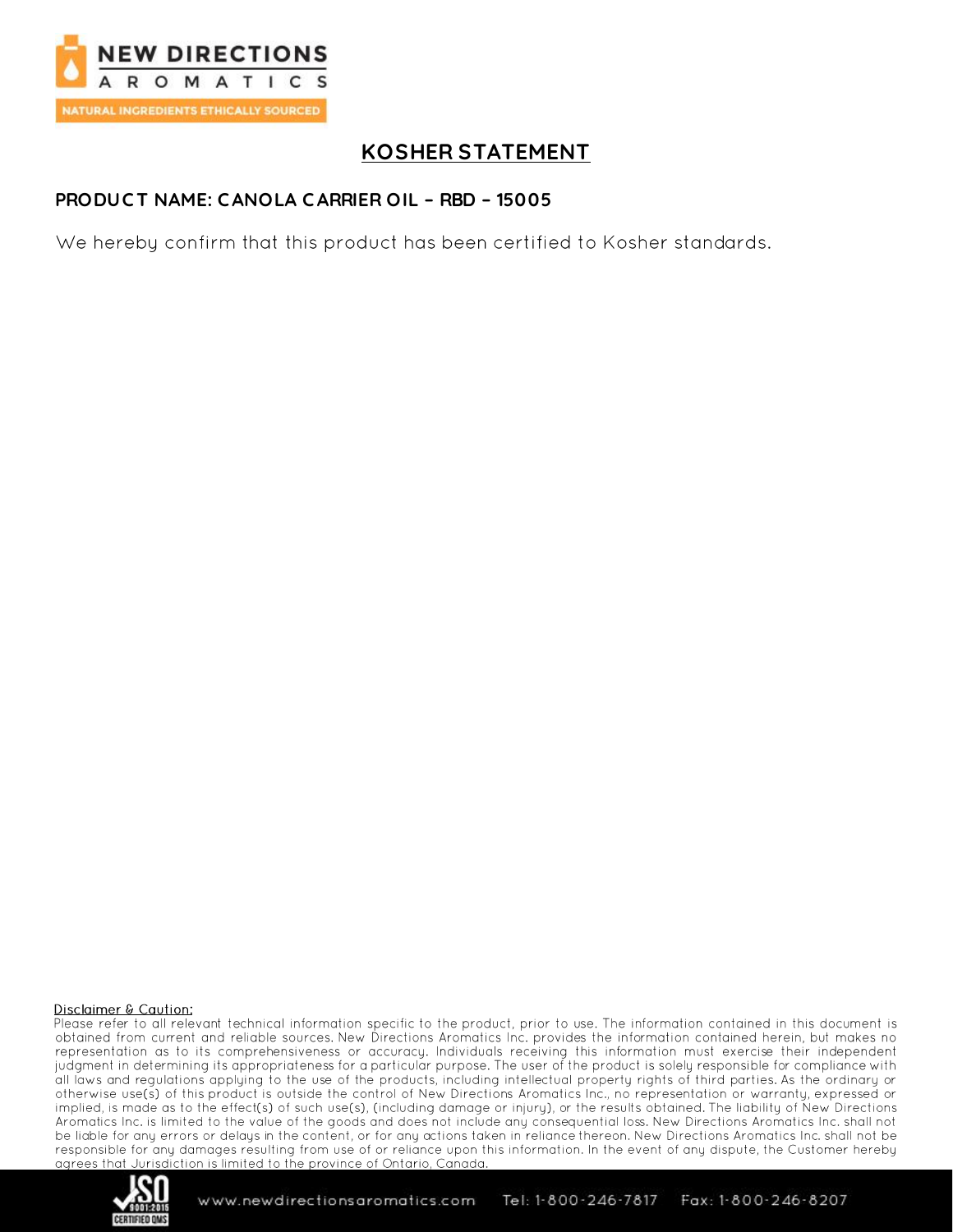

## **VEGAN STATEMENT**

### PRODUCT NAME: CANOLA CARRIER OIL - RBD - 15005

We hereby confirm that this product has been certified to Vegan standards.

#### Disclaimer & Caution:

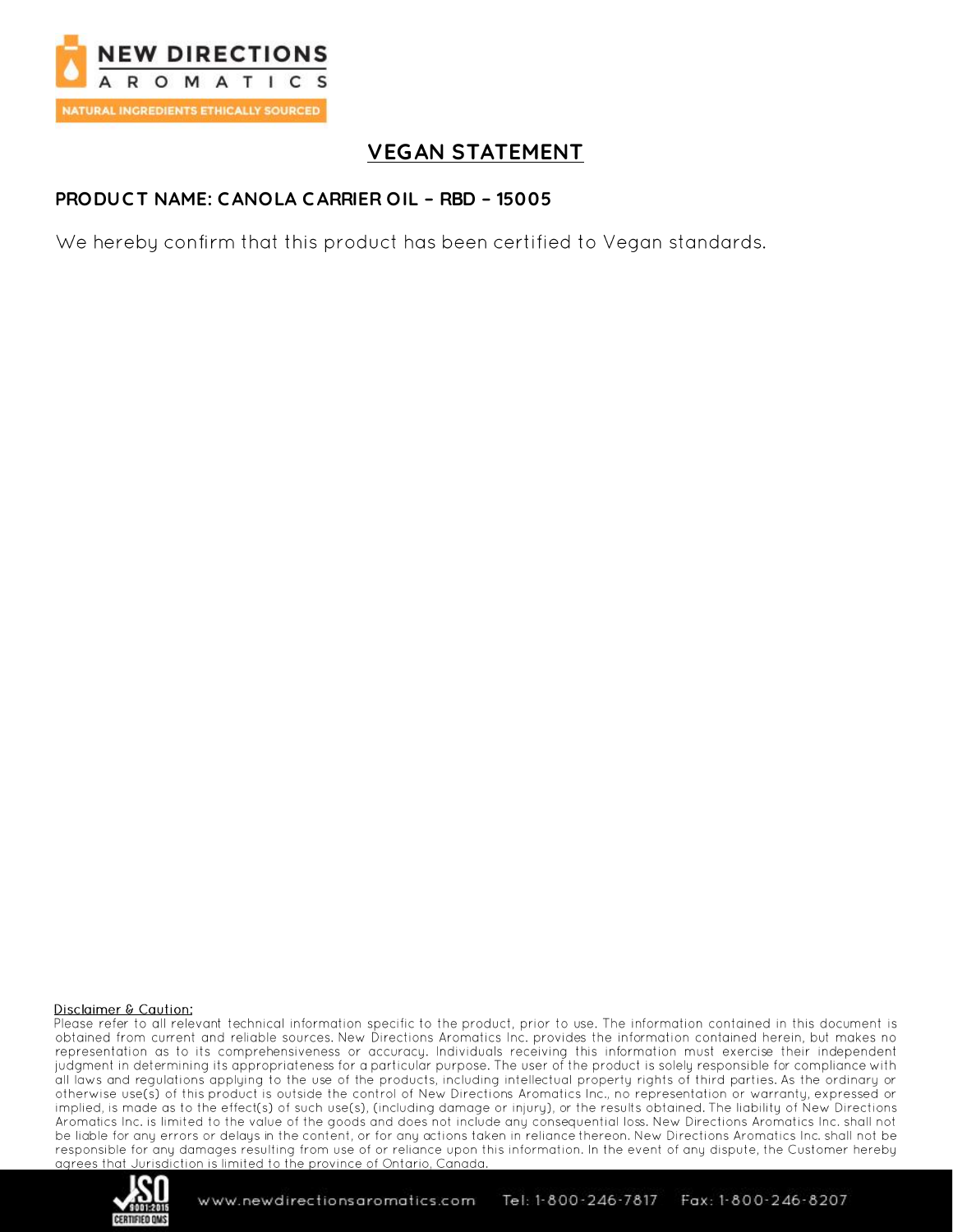

## **CALIFORNIA PROPOSITON 65 STATEMENT**

## PRODUCT NAME: CANOLA CARRIER OIL - RBD - 15005

We hereby declare that, to the best of our knowledge, this product does not contain any chemicals or substances listed on California Proposition 65.

#### Disclaimer & Caution: